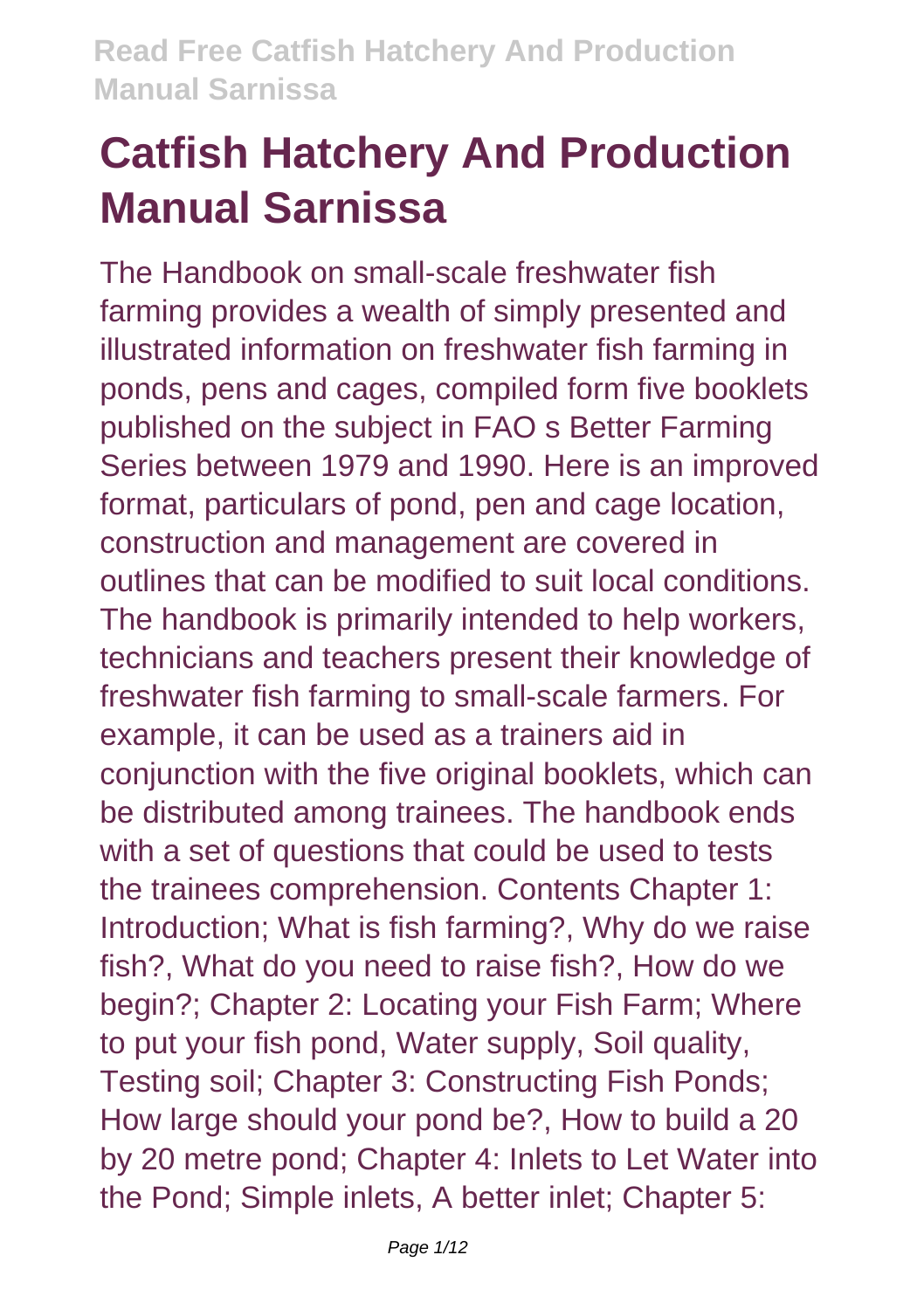Outlets to Let Water Out of the Pond; Simple outlets, A better outlet, Another kind of outlet: the monk, Improving your pipe outlet, Using a siphon to drain your pond; Chapter 6: Bringing Water to your Ponds; Raising the level of your water supply, Digging a supply ditch, Digging a return ditch, Building a sluice to control the water flow; Chapter 7: Controlling the Water in the Pond; Overflow, Controlling trash and fish: screens; Chapter 8: Preparing your Pond; Before filling the pond, Fertilizing the water, How to make plant compost, How to make animal compost, Building a crib, Putting fertilizer into the crib, When is your pond ready?; Chapter 9: Stocking your Pond with Baby Fish: Growing your own baby fish. Feeding the fish in your nursery pond, Using your baby fish, Transporting your baby fish, Putting baby fish into your pond; Chapter 10: Taking Care of your Pond; Chapter 11: Taking Care of your Fish; Feeding your growing fish, Providing good water for your fish; Chapter 12: Harvesting your Pond; Harvesting without draining the water, Harvesting by draining part of the water, Harvesting by draining all of the water, Harvesting fish when you have a monk, Harvesting inside the pond, Harvesting outside the pond, Harvesting many fish, What to do with your baby fish; Chapter 13: Beginning Again; Chapter 14: Improving Farm Management; Growing fish all year round, Growing only male fish; Chapter 15: Producing Fish in Pens; Locating fish pens, How Page  $2/12$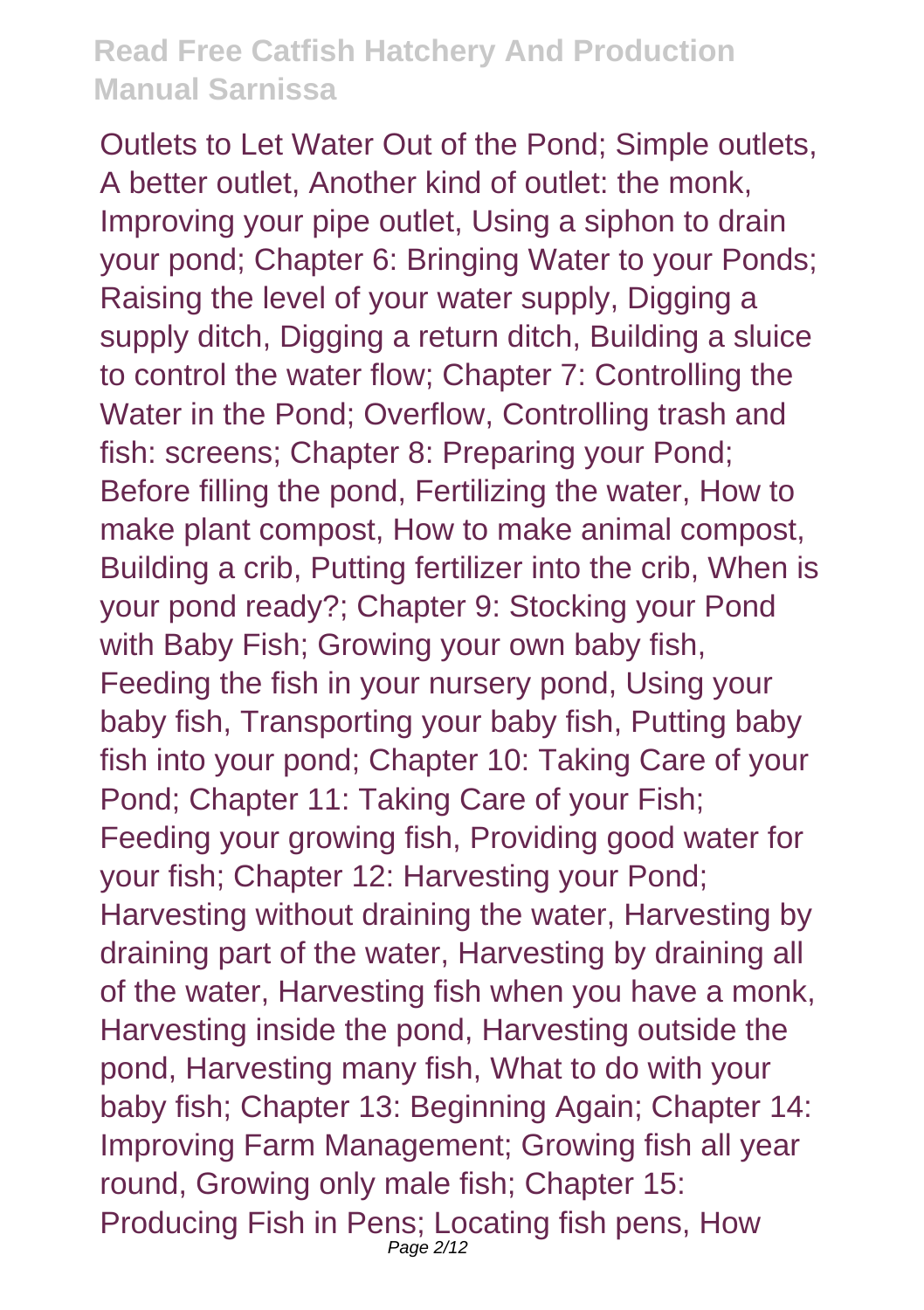large should your pen be?, Building a pen, Putting baby fish into your pen, Feeding fish in pens, Taking care of your fish in a pen, Taking care of your fish pen, Harvesting fish in pens, Starting again; Chapter 16: Producing Fish in Cages; Locating fish cages, Building a cage, Building a simple post cage, Building a simple floating cage, Building a better floating cage, Putting baby fish in the cage, Feeding fish in cages, Taking care of your fish in a cage, Taking care of the cage, Harvesting fish in cages, Starting again; Chapter 17: Your Farm and your Fish Ponds; Chapter 18: Keeping you and your Family Healthy.

Continued population growth, rapidly changing consumption patterns and the impacts of climate change and environmental degradation are driving limited resources of food, energy, water and materials towards critical thresholds worldwide. These pressures are likely to be substantial across Africa, where countries will have to find innovative ways to boost crop and livestock production to avoid becoming more reliant on imports and food aid. Sustainable agricultural intensification - producing more output from the same area of land while reducing the negative environmental impacts represents a solution for millions of African farmers. This volume presents the lessons learned from 40 sustainable agricultural intensification programmes in 20 countries across Africa, commissioned as part Page 3/12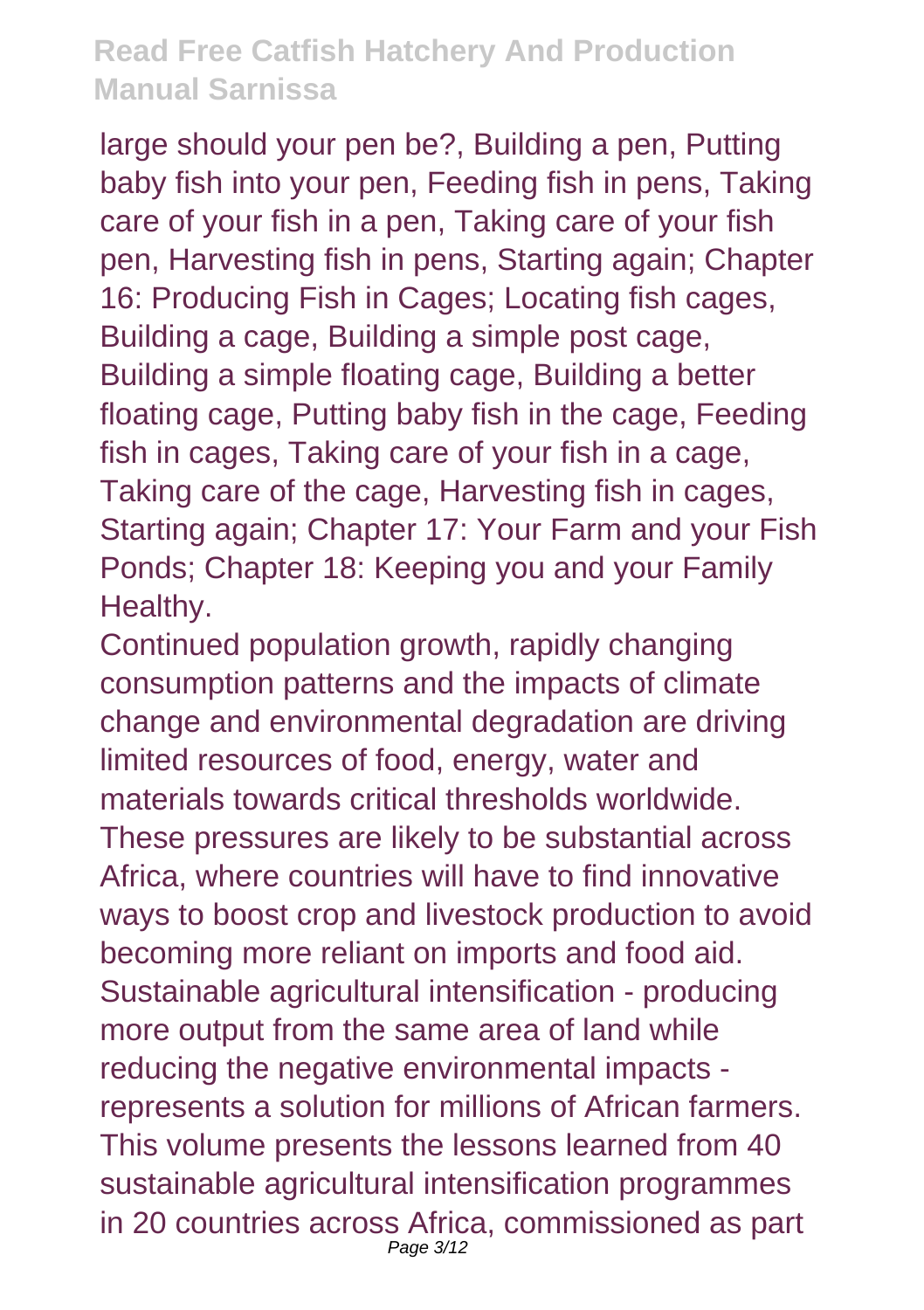of the UK Government's Foresight project. Through detailed case studies, the authors of each chapter examine how to develop productive and sustainable agricultural systems and how to scale up these systems to reach many more millions of people in the future. Themes covered include crop improvements, agroforestry and soil conservation, conservation agriculture, integrated pest management, horticulture, livestock and fodder crops, aquaculture, and novel policies and partnerships.

This publication is presented in two parts.

"Aquaculture Pond Fertilization: Impacts of Nutrient Input on Production is a current, practical reference on the nutrient input techniques and strategies used to maximize production in freshwater pond culture systems. All fish raised in ponds require fertilizers to be added during certain developmental stages that differ from species to species. Pond culture systems are used across a wide variety of freshwater fish species and appropriate fertilization is an important component to raising robust, efficient fish. Fertilization regimens must factor in many variables ranging from location and water quality to species type, all of which can impact responses to fertilizer application. Aquaculture Pond Fertilization provides

the reader with practical information on nutrient management and application from leading researchers in the field. Species specific chapters Page  $4/12$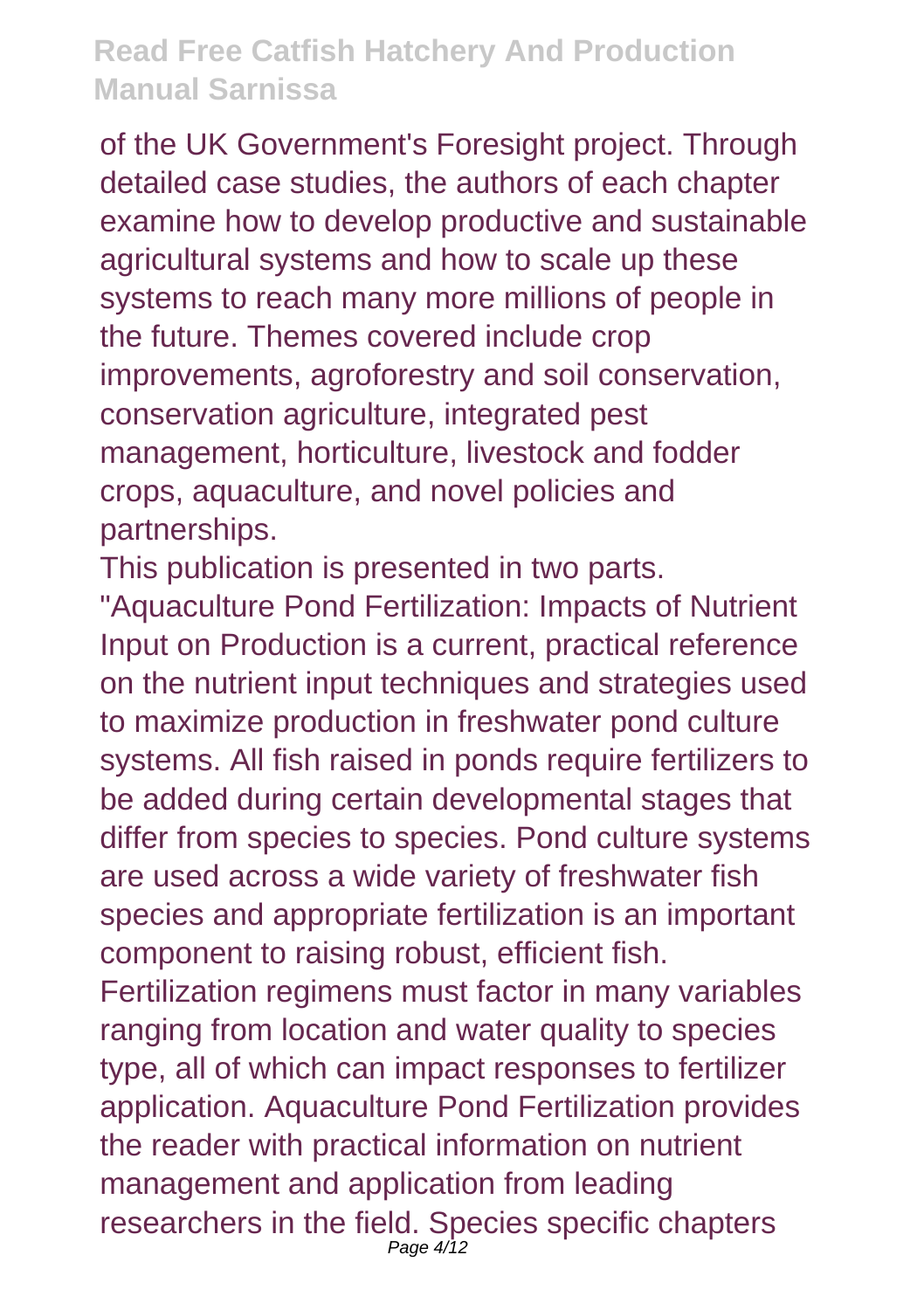provide real world examples of fertilization strategies for such key species as catfish, bass, tilapia, perch, carp, sport fish, and ornamentals"--

A comprehensive source of information on all aspects of shrimp production, this reference covers not only the global status of shrimp farming, but also examines shrimp anatomy and physiology. From nutrition to health management and harvesting issues to biosecurity, this well-researched volume evaluates existing knowledge, proposes new concepts, and questions common practices. With an extensive review on worldwide production systems, this compilation will be highly relevant to research scientists, students, and shrimp producers.

Volume 2: Deals with the design and production of theb hatchery, engineering aspects of water supply, hydraulic circuits, and equipment used in the hatcheries. It also includes guidance on financial aspects that could be useful for project design, and operation of hatcheries.

Aquaculture is a rapidly growing, successful approach to improving diets by providing more high quality fish and shellfish protein. It is also an industry with major unresolved issues because of its negative impact on the environment. This book is a pioneering effort in the development of environmentally benign aquaculture methods.

Aquaponics is the integration of aquaculture and soilless culture in a closed production system. This Page 5/12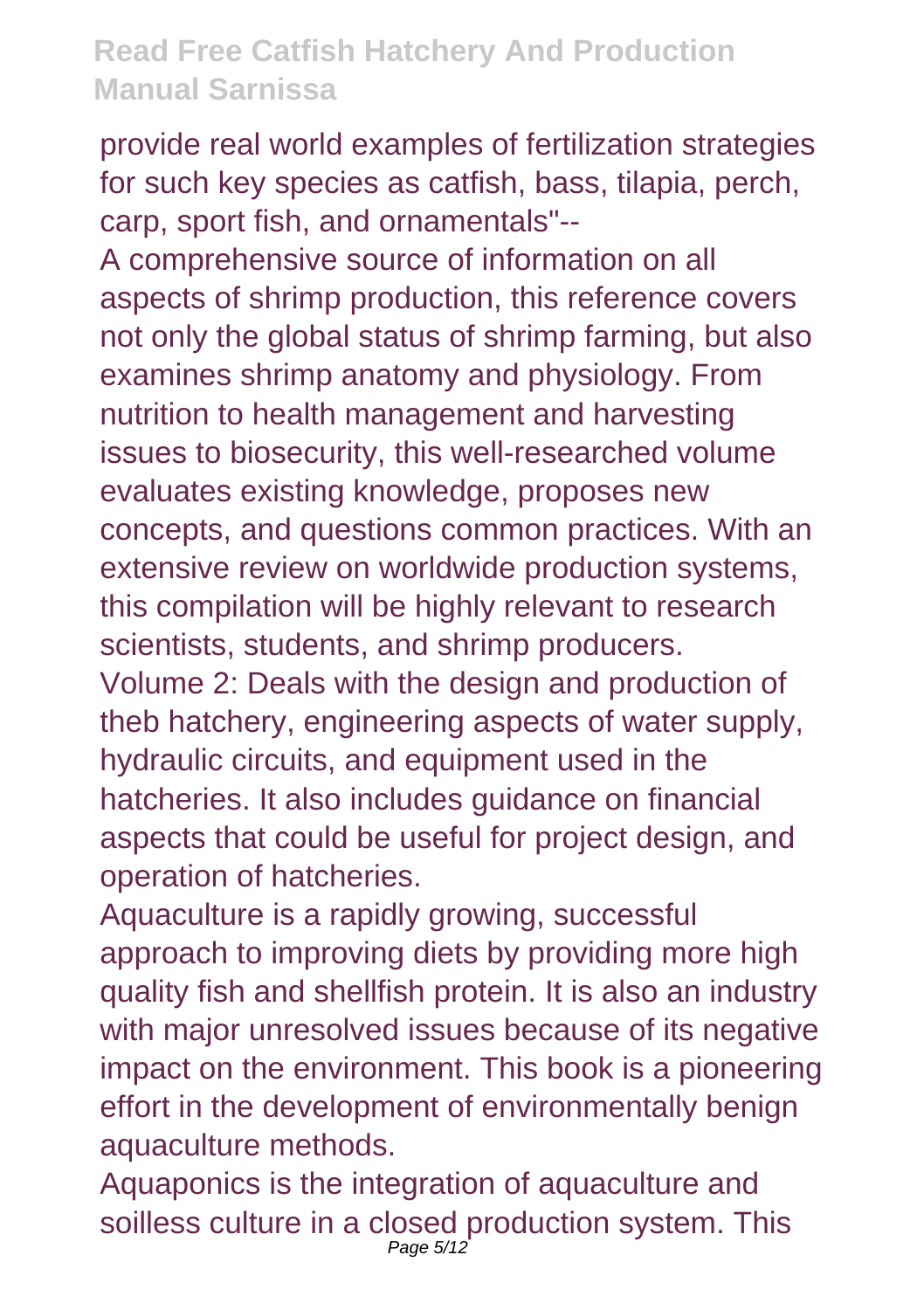manual details aquaponics for small-scale production--predominantly for home use. It is divided into nine chapters and seven annexes, with each chapter dedicated to an individual module of aquaponics. The target audience for this manual is agriculture extension agents, regional fisheries officers, non-governmental organizations, community organizers, government ministers, companies and singles worldwide. The intention is to bring a general understanding of aquaponics to people who previously may have only known about one aspect. Aquaculture Pharmacology is a reliable, up-to-date, "all inclusive" reference and guide that provides an understanding of practical drug information for the aquaculture industry. This book covers the sources, chemical properties, and mechanisms of action of drugs, and the biological systems upon which they act. It covers various drug interactions, therapeutic uses of drugs, as well as legal considerations within the industry as a whole. It presents the four main groups of drugs used in fish, crustaceans and molluscs and includes disinfectants, antimicrobial drugs, antiparasitic agents, and anesthetics, and identifies areas where more research is needed to generate more knowledge to support a sustainable aquaculture industry. With the burgeoning international aquaculture expansion and expanding global trade in live aquatic animals and their products this book is useful to bacteriologists, Page 6/12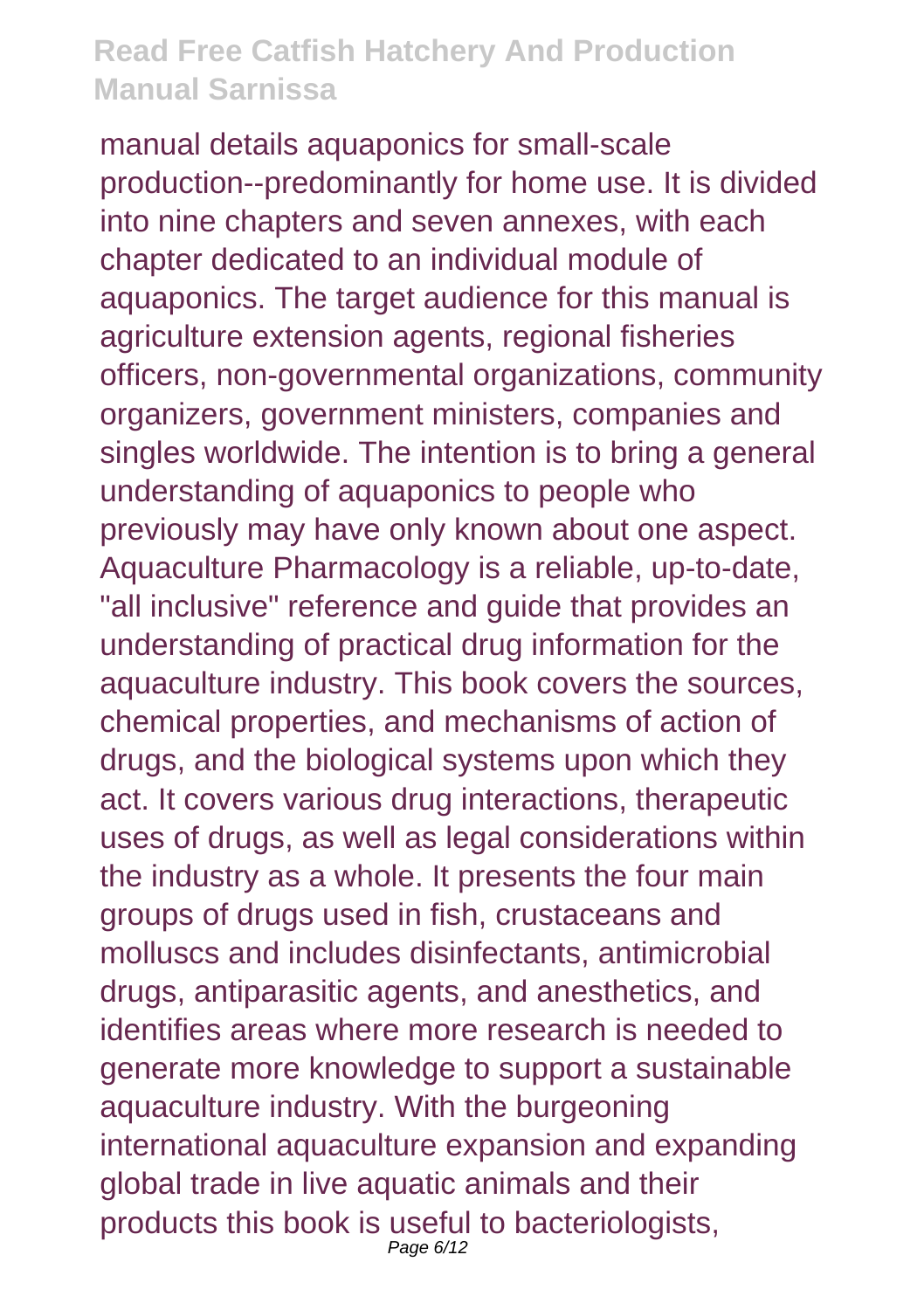mycologists, aquaculturists, clinical practitioners in aquatic animal health and all those in industry, government or academia who are interested in aquaculture, fisheries and comparative biology. Presents clinical information for the three major aquatic food animals (fish, crustaceans and molluscs) Facilitates research to develop vaccines or other similar pathogen mitigation measures Provides the latest advancements in the field including regulated pharmaceuticals for use in fisheries and aquaculture

Although catfish have been farmed for about 30 years and catfish farm ing is the most successful aquacultural enterprise in the United States, there are those who contend that catfish farming is still as much of an "art" as it is a science. This position is difficult to refute completely, particularly considering that some practices used in catfish farming ap pear to have little scientific basis. Skill coupled with a small dose of mysticism certainly playa role in the culture of catfish, and the catfish producer is faced with the unenviable task of rearing an animal in an environment that requires considerable management. Certain aspects may still be an "art" because research and technical information needed to support the industry have lagged behind industry growth; however, the basic principles underlying catfish farming are based on sound scientific evidence whose foundation was laid in the 1950s by Page 7/12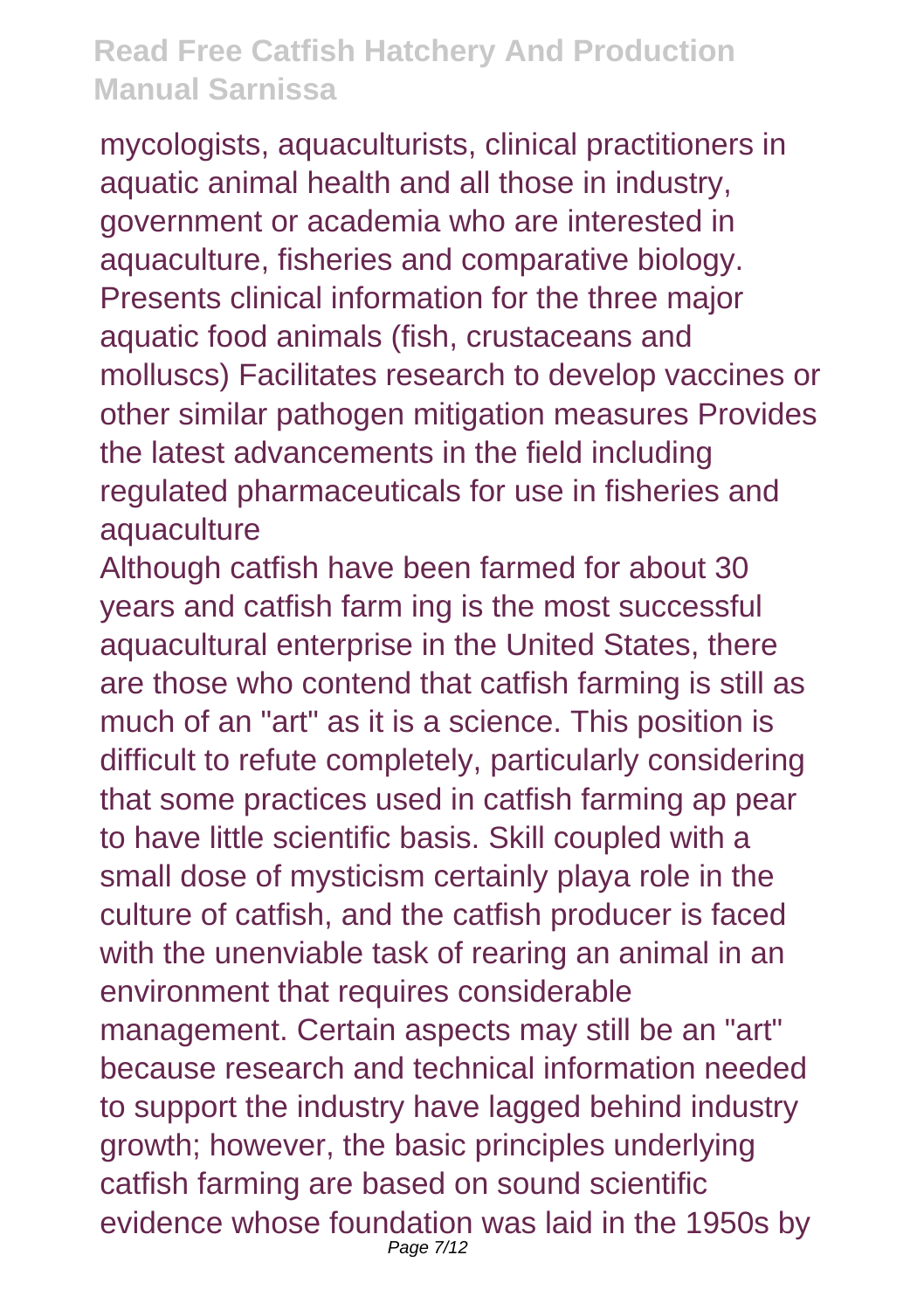work conducted at state and federal fish hatcheries in the southeastern and midwestern United States. Since that time, several university and government laboratories have expanded the scientific base for catfish farming. As a result, considerable information is available, but it is gen erally fragmented and exists in a multitude of diverse scientific and trade journals. The material is often too technical or abstract to be com prehensible to fish culturists and personnel in allied industries. This book fits the definition of the term handbook in the sense that it is intended as a book of instruction or guidance as well as a reference.

With a wonderful ear for dialogue and in flowing narrative style, Karni Perez weaves together oral histories collected from early hatchery owners, catfish farmers, processors, and researchers to recount the important contributions made by Alabamians to the channel catfish industry. The book entitled "Broodstock Management and Fish Seed Production" provides information relating to commercially cultivable fresh water fishes, broodstock management, fish seed production technology, fish seed quality management including induced breeding with neat illustration. Increasing the aquaculture production can be achieved through the supply of quality fish seed. This book will be immensely helpful to farmers, hatchery managers, entrepreneurs and fisheries graduates pursuing Page 8/12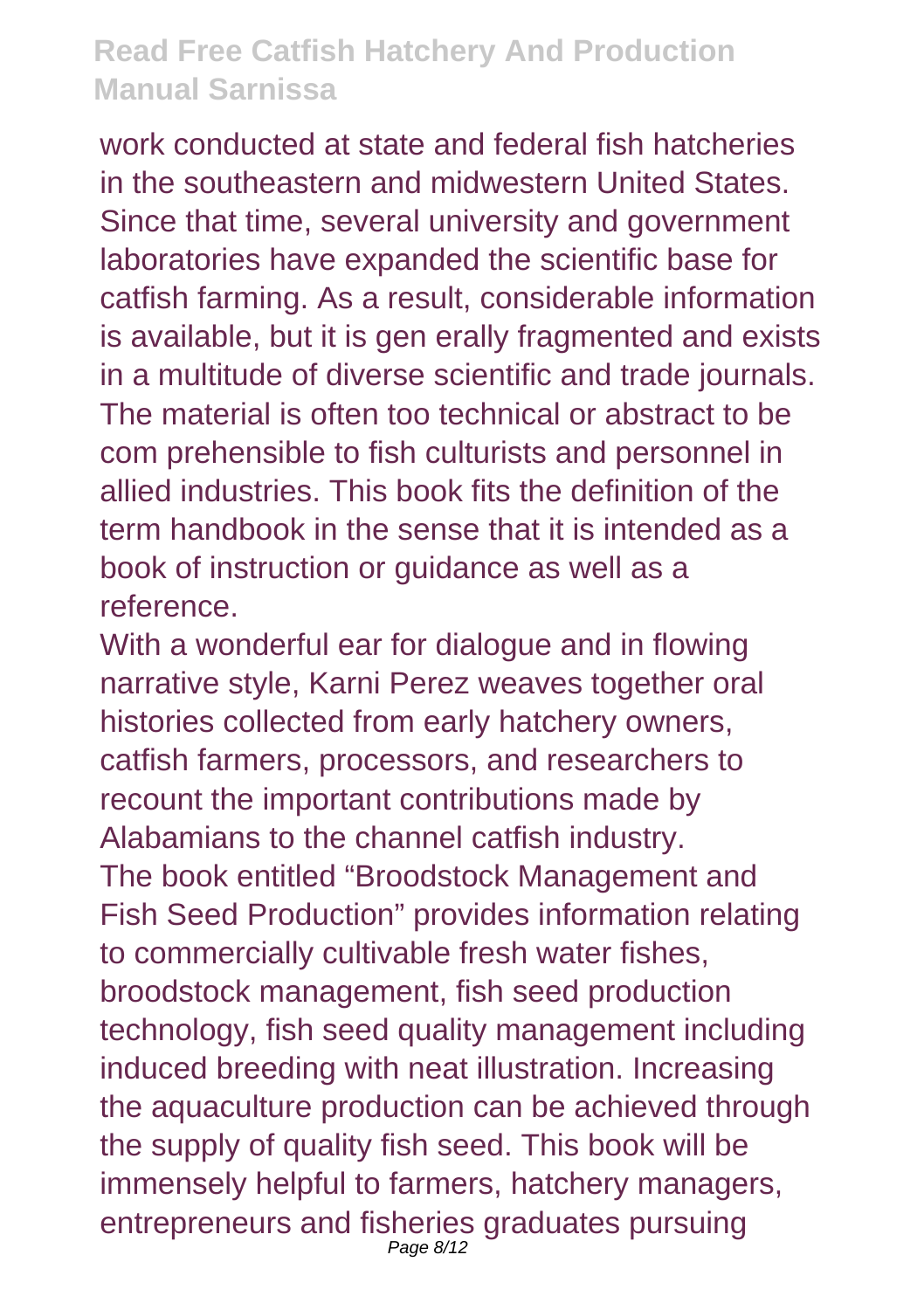research in the area of freshwater broodstock management and sustainable development of freshwater aquaculture in the country. Note: T& F does not sell or distribute the Hardback in India, Pakistan, Nepal, Bhutan, Bangladesh and Sri Lanka. Feed and fertilizer are significant costs in aquaculture operations and play an important role in the successful production of fish and other seafood for human consumption. This book reviews the key properties of feeds, advances in feed formulation and ingredient choices and the practicalities of feeding systems and strategies. Feed and Feeding Practices in Aquaculture provides an authoritative and comprehensive coverage of the topic and is an essential guide for nutritionists, farm owners and technicians in aquaculture, as well as those working in R&D in the feed production industry and academics/postgraduate students with an interest in the area. Reviews the key properties of aquafeed, advances in feed formulation and manufacturing techniques, and the practicalities of feeding systems and strategies Provides an overview of feed and fertilizer in aquaculture Covers feeding strategies and related issues in different areas of aquaculture

A basic guide to starting and successfully practicing small-scale rainbow trout farming, summarizing all essential technical information important for small-scale trout production. It includes general information on efficient treatment of trout farm effluents, taking into consideration the need to protect mountainous regions where water resources could support profitable trout farming. The aim is to guide the reader through the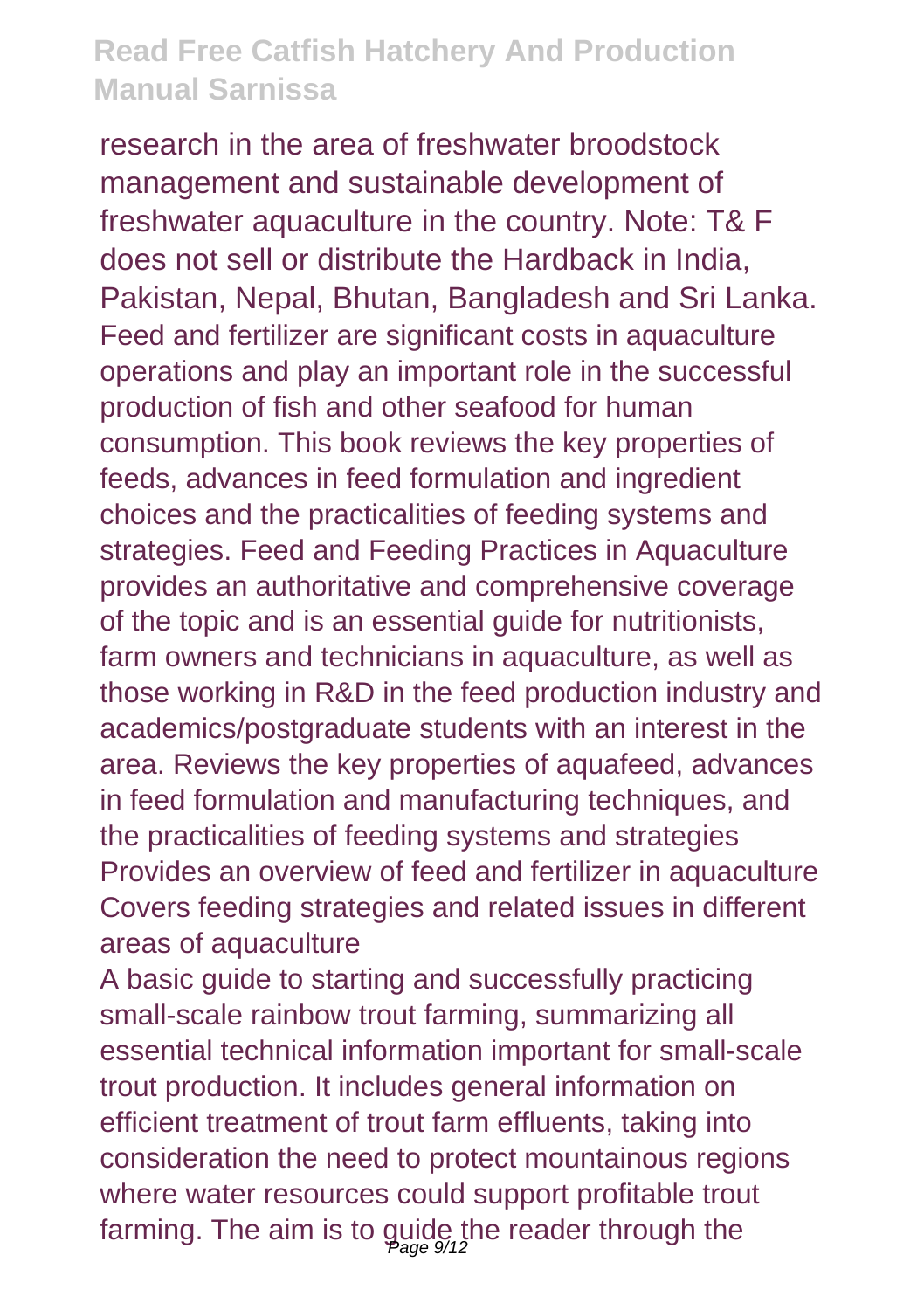necessary technical information, related practical solutions and the steps of preparation of both investment in and day-to-day operation of a small-scale rainbow trout farm. It includes a glossary and illustrations for easy understanding.

Tilapias are an increasingly important farmed fish for human consumption. Hailed as an important source of protein for growing populations, production is set to double within the next ten years and expand beyond traditional areas of production in Africa and Asia. With a practical focus, this book is aimed at tilapia farmers and producers, describing best practice production methods, egg management, new technologies, nutrition, business practices, marketing, equipment maintenance, accounting and logistics.

Induced Fish Breeding: A Practical Guide for Hatcheries takes a successive approach to explaining the use of breeding technology with proven scientific methods. It provides real-life examples for the purpose of maximizing fish and seed production to support overall sustainability in aquaculture. It is a concise reference to understanding the latest developments in the field, useful for anyone who is involved in fisheries or hatchery management as well as researchers and students who need to understand the technology. A practice originally developed to produce quality seed in captivity, induced breeding has made great strides in fish populations for India. The book offers a practical and succinct overview—from existing methods and operations to recent trends and their impacts on aquaculture for the future. Provides detailed information about empirical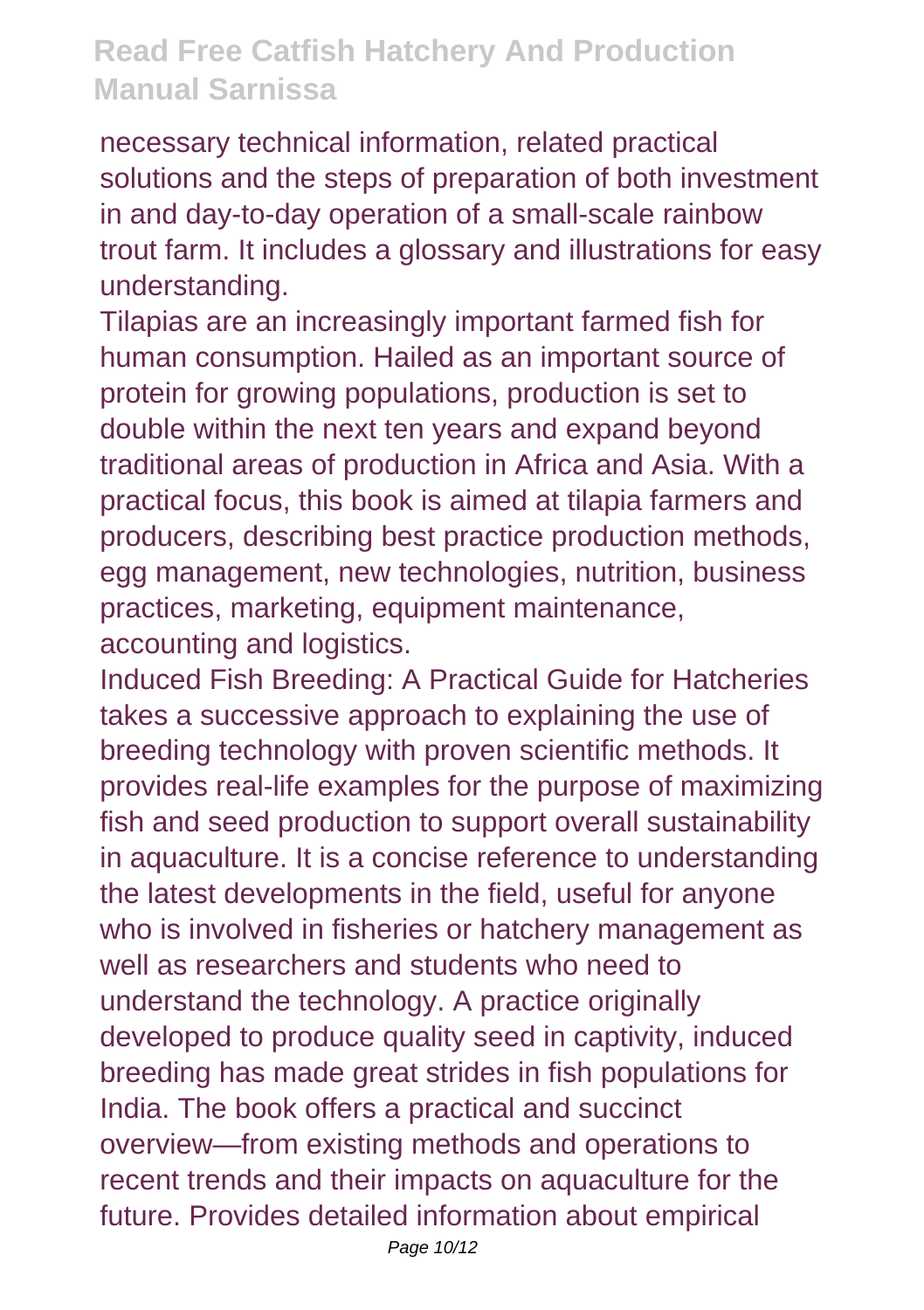breeding practices like mixed spawning and indiscriminate hybridization Presents the environmental and hormonal influence on maturation and spawning of fish with real-life fish breeding examples from around the world Includes step-by-step scientific measures to help solve problems arising from common fish-farming mistakes Provides real-life examples for the purpose of maximizing fish and seed production to support overall sustainability in aquaculture

Channel Catfish Farming HandbookSpringer Science & Business Media

The manual is based on the practical experiences of the authors on the artificial reproduction and pond rearing of the African catfish Clarias gariepinus within FAO field projects in the Central African Republic, the Republic of the Congo, Kenya and Nigeria. The manual is divided into five major sections dealing with: 1) general biology, including natural feeding habits and reproduction; 2) artificial reproduction, including induced propagation without and through hormone injection; 3) fry nursing in earthen ponds, including pond preparation, fertilization, feeding and management; 4) monoculture, including feeding methods; and 5) polyculture with Tilapia. In addition, information is provided concerning the economics of different fingerling and grow-out farming practices in Africa, and concerning diseases and hybridization. Boosting food production in Africa requires